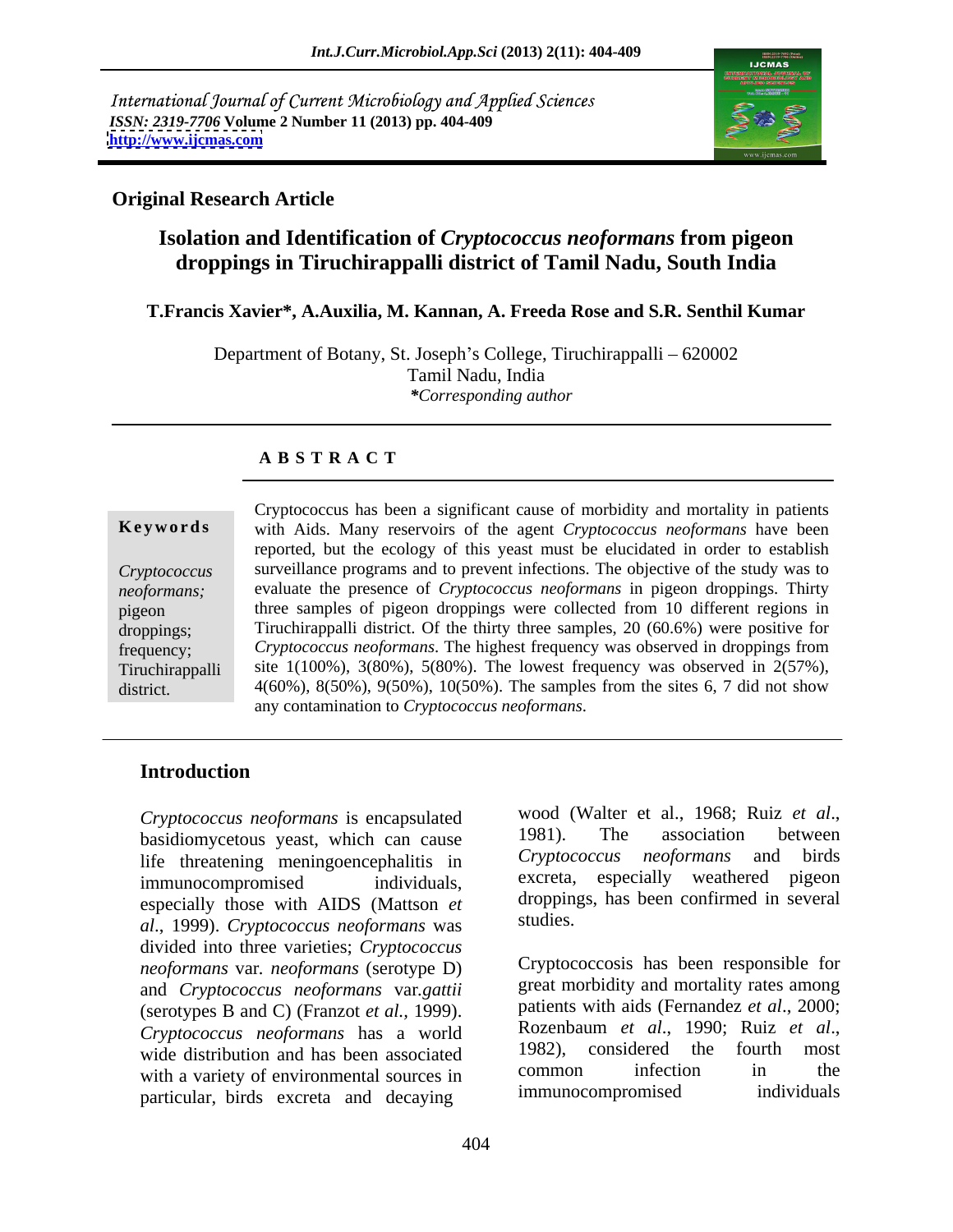(Hubalek et al., 1989). The majority of immediately. The number and the types of *Cryptococcus neoformans* isolates samples collected at different sites are recovered from HIV positive patients has been serotype A and a similar prevalence has been found among patients that have developed the acquired immuno deficiency syndrome (Bottone *et al*., 1987; The samples were processed according to Mitchell and Perfect, 1995; Rozenbaum *et*  Casali et al., 2003 1g of weathered pigeon *al*., 1990; Rozenbaum and Goncalves, 1994; Silva and Paula, 1963). In many saline solution (0.9%) with situations, reports of Cryptococcosis have  $\blacksquare$  chloromphenicol at 150mg ml<sup>-1</sup> achieving been associated to pigeon droppings as the 1:10 dilution. After filtration trough gauze, source of infection; however, an aliquots of  $10^{-1}$  dilutions (birds excreta) epidemiological analysis showed that patients with pigeon contact had a high  $\Box$  plate, and incubated at 37  $\Box$  C. The exposure risk (Litman and Borok, 1968). The major problem is that *Cryptococcus* confirmed by the existence of *neoformans* remains viable on dry pigeon *Cryptococcus neoformans* in it. The droppings, for many years, being a reservoir of inhaled infecting particle, *Cryptococcus neoformans* in the studied persisting with small capsule which are zones was explained with the percentage compatible with alveolar deposition. The most important natural sources of *Cryptococcus neoformans* var. neoformans throughout the world is pigeon excreta and **neoformans strains** soil contaminated with avian droppings (Swine, 1975; Schneider and Stenderup, Morphological tests were used for the 1982) whereas the natural habitat of identification of Cryptococcus *Cryptococcus neoformans* var. gatti in *neoformans.* Seventy two hours after several species of Eucalyptus trees (Ellis incubation, colonies with a mucous and Pfeiffer, 1990). In this study, we appetence and suspected colonies were aimed to verify the presence of selected. All isolates were identified by *Cryptococcus neoformans* in pigeon colony morphology and microscopic

## **Sampling**

Thirty three samples of pigeon droppings were collected from 10 various sites in *Cryptococcus neoformans* was isolated Tiruchirappalli. Pigeon excreta samples from pigeon dropping samples collected were collected using spatulas, transferred to clean plastic bags, and properly labeled samples collected, 21 (63.6%) samples according to sites and date. The average were positive for *Cryptococcus* sample weight was around 500g. Samples *neoformans*. The samples from site 1

shown in Table -1.

### **Isolation and sample processing**

excreta were added to 10 ml of sterilized saline solution (0.9%) with were inoculated on to potato dextrose agar contamination of each sample confirmed by the existence of highest and lowest contamination with of positive samples in each site.

## **Identification of** *Cryptococcus neoformans* **strains**

dropping. morphology of yeast cells. *Cryptococcus*  **Materials and Methods** basis of presence of a capsule on India ink identification of *Cryptococcus neoformans* isolates were identified on the preparation.

# **Results and Discussion**

were taken to the laboratory and were used showed the highest rate of contaminationfrom 8 out of 10 sites selected. Out of 33 were positive for *Cryptococcus*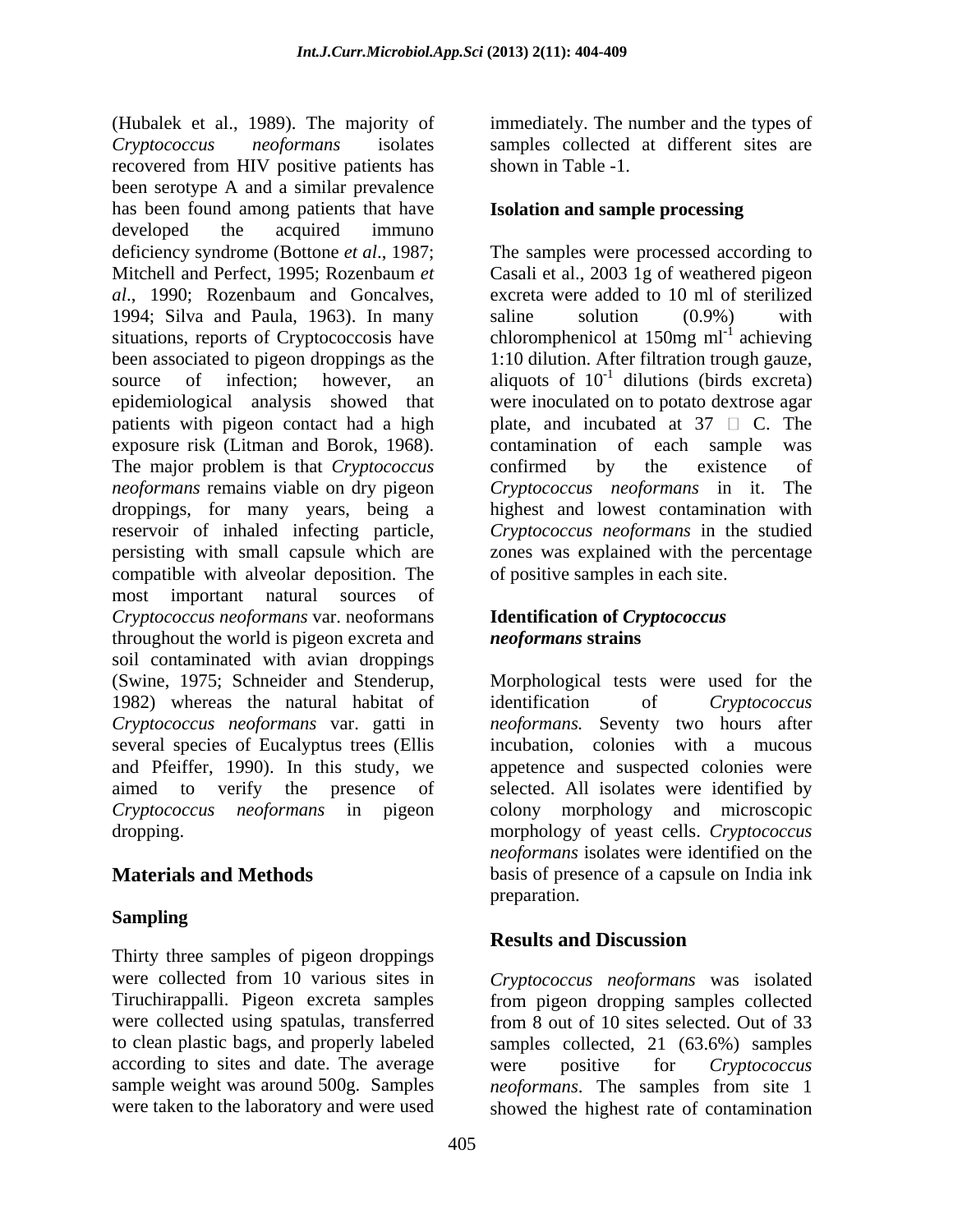(100%), 3 positive samples out of 3 tested *Cryptococcus neoformans in* pigeon samples. The samples from sites 8,9,10 showed the lowest percentage of collected from public areas in contamination (50% each). Only one positive sample was obtained from each of these sites. Only one sample was obtained All the isolates of Cryptococcus contamination (57%,60%). The positive dense populations. Pigeon droppings have Yamamoto et al., (1995) reported environment. The most important reason are reported that the prevalence of plant growth, large amount of pigeon *neoformans* in zones by pigeons. The pigeon or pigeon droppings. Rather, pigeon

Absence or low contamination in some Cryptococcus neoformans from zones could be due to small number of environmental sources such as trees and pigeon lofts in the zones. Pigeon occurrence and identification of the samples were collected from 10 different *Cryptococcus neoformans* in public areas. might provide useful information for different localities in Seoul and ecological and epidemiological studies of the occurrence and identification of

*Cryptococcus neoformans* droppings were investigated in samples collected from public areas in Tiruchirappalli.

from the site 6, 7. These two sites did not *neoformans* used in this study were show any contamination to *Cryptococcus*  obtained from old withered pigeon *neoformans*. The samples from the sites 3, droppings, not fresh droppings, which was 5 showed the moderate rate of in accordance with the previous reports contamination (80%) 4 positive samples that *Cryptococcus neoformans* was not out of 5 tested samples. The samples from found from fresh pigeon droppings the sites 2,4 showed the average rate of samples (Mishra *et al*., 1981). Emmons samples of *Cryptococcus neoformans* in association of *Cryptococcus neoformans* our study were observed in places close to with the old excreta and nest of pigeons. been reported as important substrates for *Cryptococcus neoformans* was isolated the presence and maintenance of from 4 of 8 samples (50%) of pigeon *Cryptococcus neoformans* in the excreta from Nagasaki. Paul (1997) for the high frequency of *Cryptococcus Cryptococcus neoformans* from pigeon *neoformans* in the collected zones could droppings was 7 of 28 samples (25%) in be environmental conditions such as heavy Kathmandu. Casadevall and Perfect (1998) droppings, and transfer of *Cryptococcus*  may not be a natural inhabitant of fresh droppings have been reported as the major good source for the growth of yeast. Chee environmental source of *Cryptococcus* and Kim (2003) in his study, the *neoformans* in several countries (Yehia, occurrence of *Cryptococcus neoformans* 1999; Kiel stein *et al*., 2000; was investigated in pigeon droppings Yimtubezenash *et al*., 2001), but in India, collected from only three localities in there have been very limited studies on the Seoul. In the present study, thirty three Therefore, the isolation and identification Kyung (2005) reported that 72 pigeon of yeast from pigeon droppings in India dropping samples were collected from 26 *Cryptococcus neoformans.* In the present *Cryptococcus neoformans*. All the isolates study, the potential health hazard posed by belong to *Cryptococcus neoformans* var. All the isolates of *Cryptococcus*  (1995) established a frequent saprobic Yamamoto *et al*., (1995) reported reported that the prevalence of reported that *Cryptococcus neoformans* pigeon droppings. Rather, pigeon droppings might be inoculated by cells of *Cryptococcus neoformans* from environmental sources such as contaminated soil, or air, as they provide a samples were collected from 10 different sites in Tiruchirappalli district. Chee and different localities in Seoul and investigated for the occurrence of grubby (serotype A).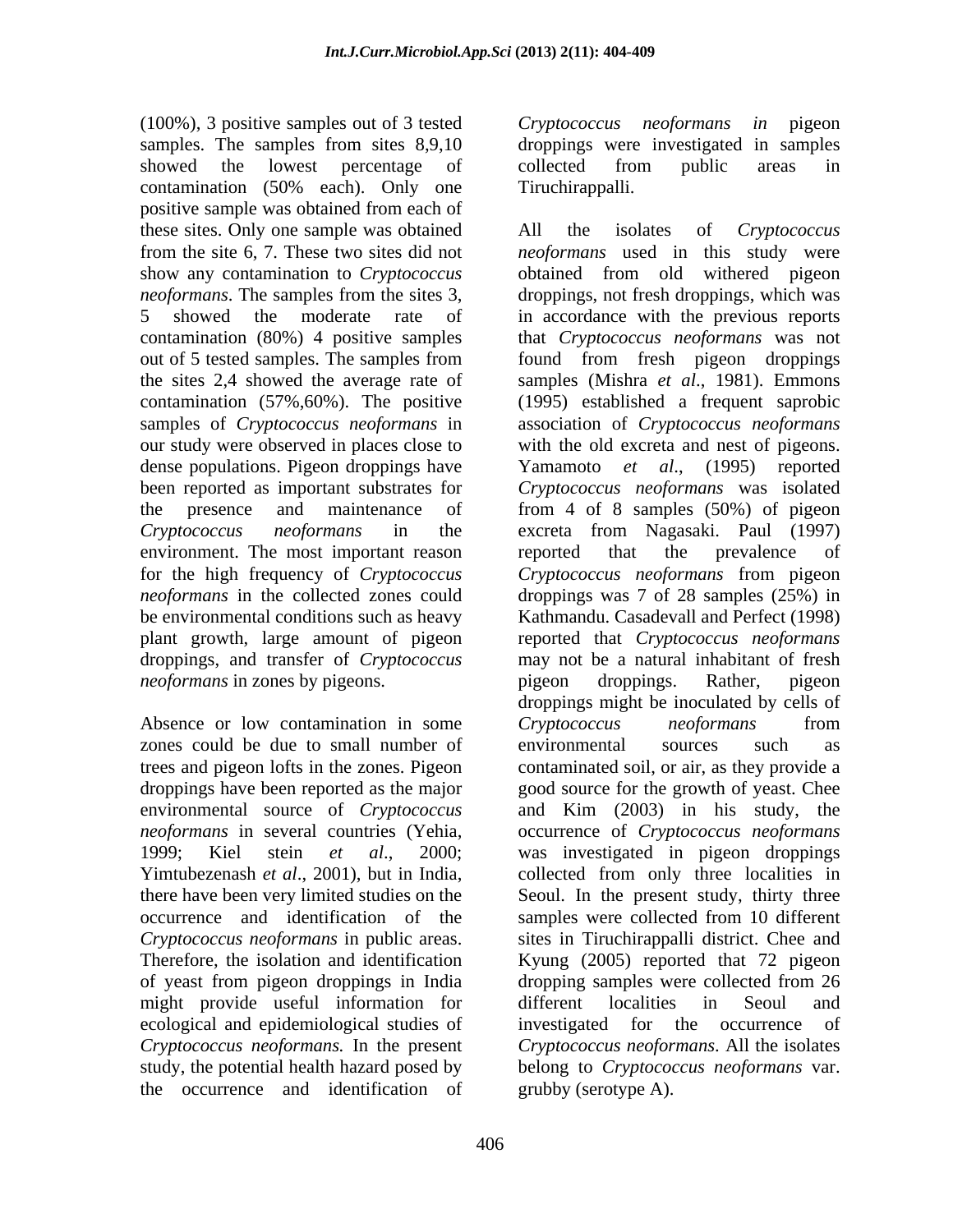| Site                                        | Positive samples |                               |
|---------------------------------------------|------------------|-------------------------------|
| number<br>the control of the control of the |                  |                               |
|                                             |                  | 100                           |
| $\overline{\phantom{0}}$                    |                  | 57<br>$\sim$ $\cdot$          |
|                                             |                  | 80                            |
|                                             |                  | 60                            |
| $\epsilon$                                  |                  | 80                            |
|                                             | $\sim$           | $\Omega$                      |
|                                             |                  | $\Omega$                      |
| $\sim$                                      |                  | $50^{\circ}$<br>$\sim$ $\sim$ |
|                                             |                  | 50<br>$\cup$                  |
| 10.<br>$\sim$                               |                  | 50 <sup>5</sup><br>$\cup$     |
| Total<br>22                                 | 21               | 52.7                          |

**Table.1** Distribution of *C. neoformans* isolated from pigeon Droppings in Tiruchirappalli district

**Figure.1**

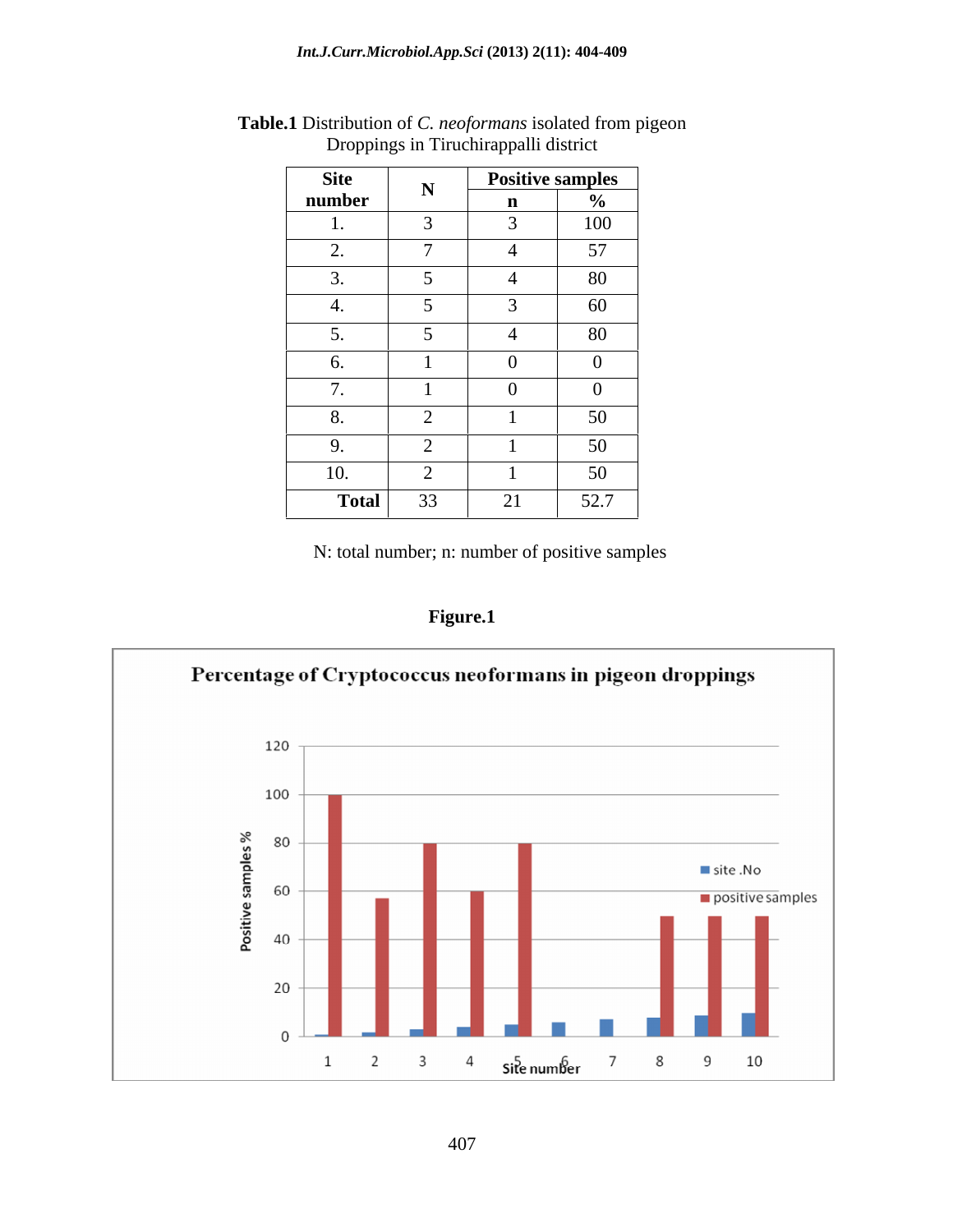*Cryptococcus neoformans* from chicken feces in suburban areas was 24.0% the Pigeon (Columba livia). Am. J. Hyg. (Kuroki et al., 2004). Kwang and Hwang (2005) reported that the *Cryptococcus neoformans* were recovered from **M.K.** 2000. Cryptococcus helpothians environmental sources, out of the 29 See here Med tren 22, 75.78 environmental samples (41.7%) of pigeon droppings especially from pigeon shelters. Rosario (2008) reported from Spain that **reports** erabii: separate varietal status for pigeons were not the only reservoir of *Cryptococcus neoformans* serotype A *Cryptococcus* and other birds could act as reservoir for it too (Rosario, 2008). In Hubalek, Z., 1975. Distribution of 2008, Lugarini from Brazil reported Cryptococcus neoformans in pigeon isolation of *Cryptococcus neoformans* from feces of parrots and sparrows. He stated that feces of domestic birds and those around as act as reservoir for *Cryptococcus neoformans* (Lugarini *et al.*, 2008). In 2009, Souza isolated *C. gatti*, Sirinirund, P., Miyazaki, T., Kakeya, H., Sirotype B from feces of pigeons and Higashiyama, Y., Miyazaki, Y., Ishida, Y. stated that 99% of *Cryptococcus neoformans* isolates he evaluated in his study were a serotype of *grubii* variety (Liaw, 2010). cryptococcosis in Thailand. Yeast. 21:

- Bottone, E.J., Salkin, I.F., Hurd, N.J. and Taiwan: serotypes, mating types, in patients with AIDS. J. infect. Dis**.** 156**:**
- Casadevall, A., and J.R. Perfect. 1998.
- Chee, H.Y., and Lee, K.B. 2005. Isolation of (serotype A) from pigeon dropping in Seoul, Korea. J. Microbiol. 43: 469-472.
- Chee, H.Y., and Y.K. Kim. 2003. Isolation of
- from pigeon droppings in Korea. Mycobiol.
- Ellis, D.H., and T.J. Pfeiffer. 1990. Natural *gattii*. J. Clin. Microbiol. 28, 1642-1644.
- In Thailand, the incidence of Emmons, C.W. 1995. Saprophytic sources of Cryptococcus neoformans associated with the Pigeon (Columba livia). Am. J. Hyg. 62: 227-232.
	- Fernandez, O.F.L., Costa, T.R., and Costa, M.R. 2000. *Cryptococcus neoformans* isolados de pacientes com AIDS. Rev. Soc. bras. Med. trop. 33: 75-78.
	- Franzot, S.P., I.F. Salkin, and A. Casadevall. 1999. Cryptococcus neoformans var. grubii: separate varietal *Cryptococcus neoformans* serotype A isolates. J. Clin. Microbiol. 37, 838-840.
	- Hubalek, Z., 1975. Distribution *of Cryptococcus neoformans* in habitat. Folia Parasit, 22: 73- 79.
	- Kielstein, P., and H. Bocklish. 2000. Evidence of *Cryptococcus neoformans* in domestic and sports pigeons in Thuringia, Germany.
	- Kuroki, M., Phichaichumpon, C., Yasuoka, A., Chiranairadul, P., Chosa, T., Sirinirund, P., Miyazaki, T., Kakeya, H., Higashiyama, Y., Miyazaki, Y., Ishida, Y. and Kohno, S. 2004. Environmental isolation of Cryptococcus neoformans from endemic region of HIV-associated 809-812.
- **References**<br>
Microbiological characteristics of clinical<br>
Microbiological characteristics of clinical Wormser, G.P. 1987. Serogroup molecular types, virulence factors, and distribution of *Cryptococcus neoformans* antifungal susceptibility. Clin Liaw, S.J., Wu, H.C., Hsueh, P.R. 2010. isolates of *Cryptococcus neoformans* in Taiwan: serotypes, mating types, antifungal susceptibility. Clin Microbiol.Infect. 16 (6): 696–703.
	- 242, Litman, M.L., and Borok, W. 1968. Relation Cryptococcus neoformans. ASM Press, carrier state heat resistance and survival Washington, D.C. of Cryptococcus neoformans. of the pigeon to cryptococcosis: natural carrier state, heat resistance and survival of *Cryptococcus neoformans.* Mycopathologia. 35: 329-345.
	- *Cryptococcus neoformans var.grubii* Lugarini, C., Goebel, C.S., Condas, L.A., Cryptococcus neoformans var. grubii Psittacine hird excreta in the state of (serotype A) Paraná, Brazil. Mycopathologia. Muro, M.D., de Farias M.R, Ferreira, F.M., Vainstein M.H. 2008. Cryptococcus neoformans Isolated from Passerine and Psittacine bird excreta in the state Paraná, Brazil. Mycopathologia. 166(2):61-9.
	- 31: 162-165. Mattson, R., P.D. Haemig, and B. Olsen. habitat of *Cryptococcus neoformans* var. Cryptococcus laurentii, Cryptococcus 1999. Feral pigeons as carriers of *Cryptococcus laurentii, Cryptococcus uniguttulatus* and *Debaryomyces hansenii*.